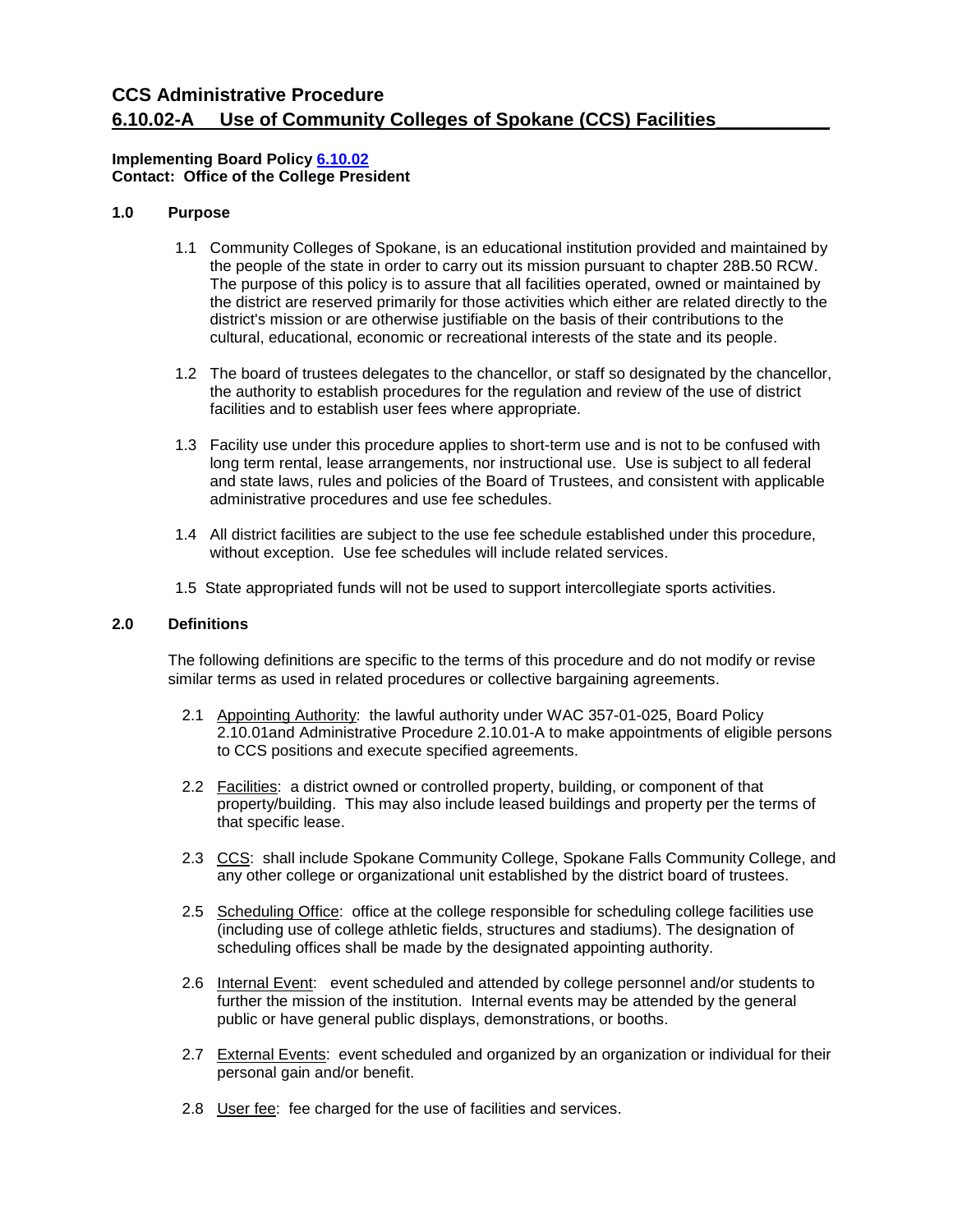#### **3.0 Users**

- 3.1 College personnel and official student organizations of CCS may use district facilities to hold events for college personnel and students.
- events to which the general public is invited when such use complies with this 3.2 College personnel and official student organizations may use district facilities to hold administrative procedure and is approved by the respective college president or designee.
- use district facilities to hold events for their members and the general public if such use 3.3 Organizations or persons other than district personnel or official student organizations may complies with this administrative procedure and is approved by the respective college president or designee.
- 3.5 Use of facilities for religious purposes is permitted on the same basis as for nonreligious purposes and consistent with the terms of this procedure.

#### **4.0 Limitations**

- 4.1 District facilities of CCS may not be used in ways that substantially obstruct or disrupt educational activities or freedom of movement or other lawful activities on or in district facilities.
- 4.2 District facilities may not be used by groups, including informal groups, which discriminate national origin, sex, marital status, age, or the presence of any sensory, mental, or in their membership or limit participation in activities on the basis of race, creed, color, physical disability.
- However, pursuant to RCW [42.17.130](http://app.leg.wa.gov/RCW/default.aspx?cite=42.17.130) "the use of any of the facilities of a public office or 4.3 College personnel or official student organizations may use district facilities to present educational forums regarding ballot propositions and/or candidates who have filed for public office as long as the audience is limited to college personnel and students. agency, directly or indirectly, for the purpose of assisting a campaign for election of any person to any office or for the promotion of or opposition to any ballot proposition" is prohibited.
- president or designee. 4.4 District facilities may not be used for private or commercial purposes such as sales, advertising, or promotional activities unless such activities are in conjunction with authorized users as described in Section 3 and approved by the respective college
- is to meet a community need not being fulfilled by CCS and where such activities do not 4.7 District facilities may be used by other public or private educational institutions if the intent interfere with the educational programs being offered by CCS or with the maintenance and repair programs of the district. A user fee will be assessed unless waived or reduced according to Section 8 of this procedure.
- 4.8 Organizations or persons other than district personnel or official student organizations may use district facilities only after appropriate user fees have been paid in full.
- 4.9 CCS reserves the right to require that the district be represented at any use of facilities where the presence of a representative is in the best interest of the district.
- 4.10 CCS equipment shall be used only when authorized and shall not be removed from any facility unless written authorization for such removal has been obtained prior to use.
- 4.11 No decorations or other application of material to walls, ceiling or floors of any facility shall be permitted.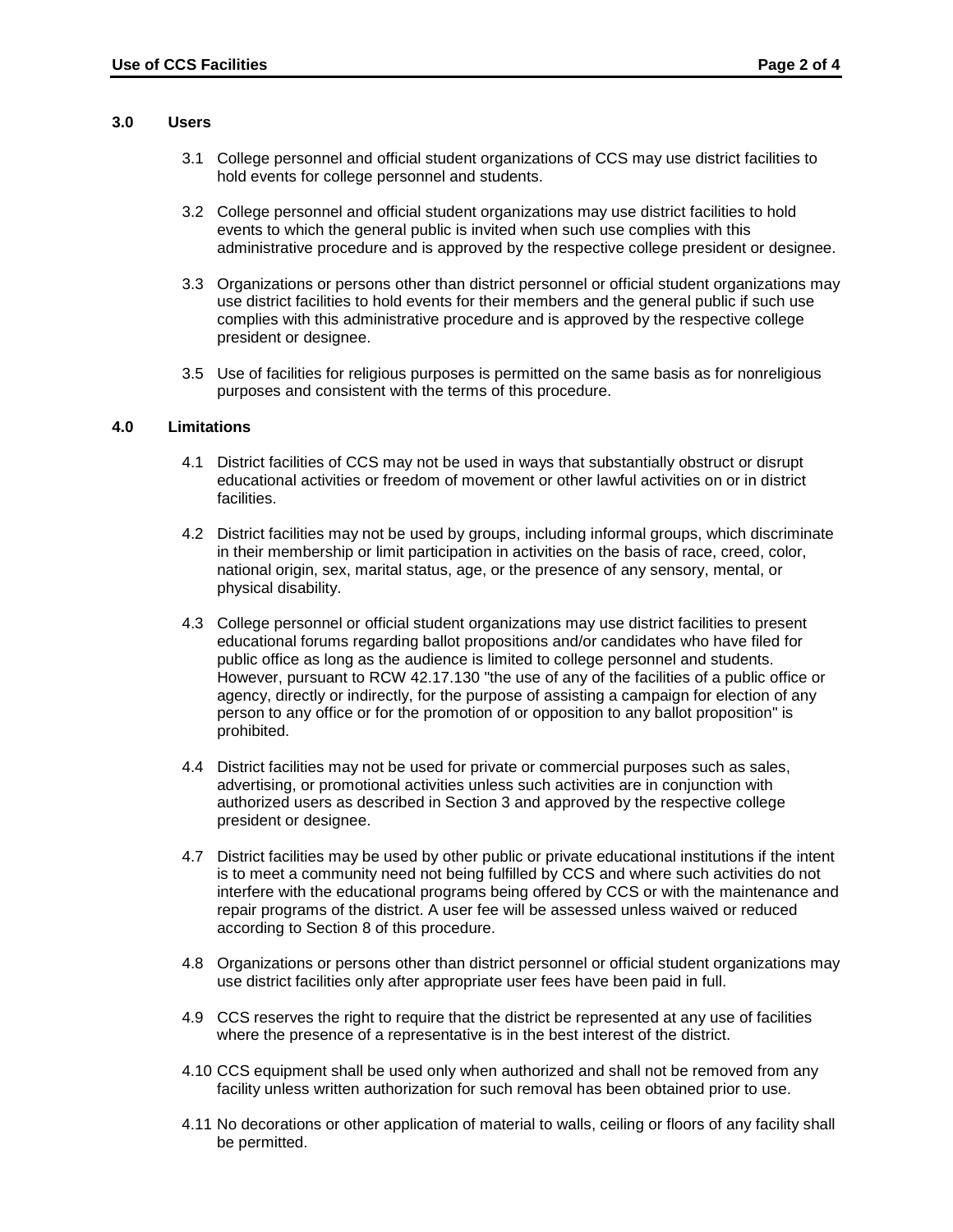4.12 College property may not be used for camping, defined to include sleeping, carrying on cooking activities, storing personal belongings, or the erection of tents or other shelters or structures used for purposes of personal habitation unless associated with emergency management activities.

# **5.0 Safety and Liability**

- 5.1 It is the responsibility of any person or organization requesting the use of district facilities to ensure that the proposed use will be carried out in a manner that assures the safety of all persons concerned. Compliance with applicable fire, health and safety regulations is required.
- 5.2 Authorization to organizations or persons other than district faculty, staff, or official student organizations for the use of district facilities is granted with the express understanding and condition that such organization or person assumes full responsibility for any loss, damage or claims arising out of such use. Users must provide proof of appropriate liability insurance coverage with limits of at least one million dollars per occurrence to the college scheduling office.
- physical activity, or otherwise would increase the risk of bodily injury above the level 5.3 Liability insurance may be waived by the appointing authority if the events does not involve inherent in the facility to be used.

# **6.0 Facility Use Fee Schedule**

- 6.1 According to Article VIII, section 5 of Washington State's Constitution, private groups are will establish and maintain reasonable rental rates for the use of their facilities. required to pay to use a state institution's facilities because such use would otherwise be considered an unconstitutional gift of public funds. In compliance with state law, then, CCS
- 6.2 Fees charged for facilities shall take into account the full direct and indirect costs, overhead, and the price of such items in the private marketplace.

# 7.0 **Supporting Department Expense Processing**

- 7.1 Departments that provide support for facility rentals and event set-ups, (principally Security, Athletics, Business Office, Information Technology, Facilities, etc.) will utilize 25Live for expense reporting related specifically to the event.
- 7.2 Departments providing direct support for facility rentals and event set-ups are authorized to present charges for services provided for:

7.2.1 Internal events or related setups for staff and students that occur during non-duty hours. Duty hours are defined as 8 AM to 5 PM Monday through Friday

 resources i.e. increased campus security personnel or additional custodial support 7.2.2 Internal events that happen during normal duty hours but require additional

7.2.3 All external customer events regardless of day or time.

- 7.3 Use Agreement Fee Reductions/Waivers granted by college presidents for external events only apply towards the rental fee for the person/organization renting facilities; they do not remove/reduce costs charged by departments providing support.
- 7.4 Reimbursement of expenses related for facilities rentals will be made quarterly through the central scheduling office.